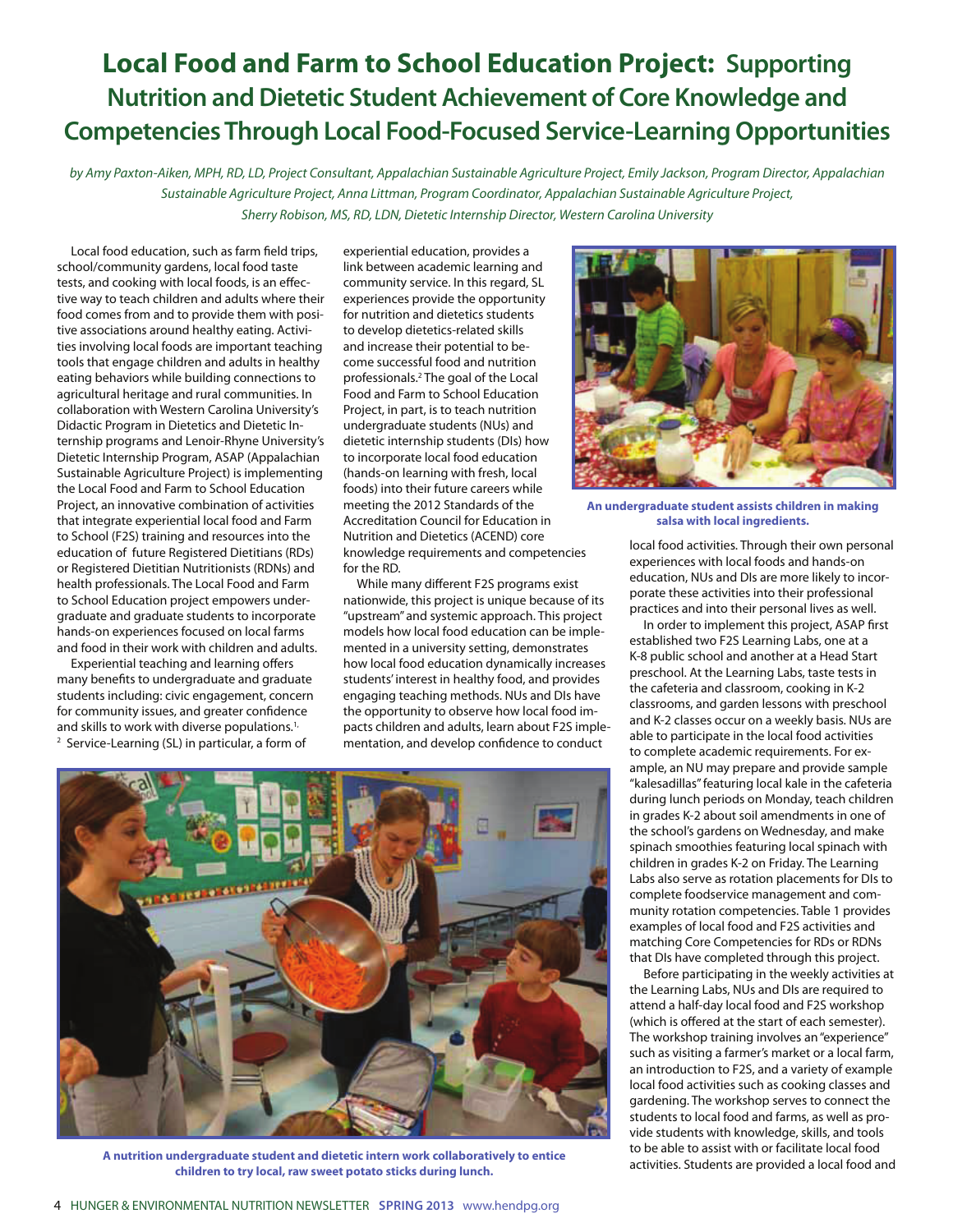## **Table 1.** Selected Examples of Foodservice Management and Community Nutrition Rotation Competencies and Matching Local Food and Farm to School Activities

| <b>Local Food and Farm to School (F2S) Activity</b><br><b>Foodservice</b>                                                                                                                                                                                                                 |
|-------------------------------------------------------------------------------------------------------------------------------------------------------------------------------------------------------------------------------------------------------------------------------------------|
| Identify and research a piece of equipment to assist foodservice staff in preparing and serving local<br>and fresh foods. Present organized information (specs of equipment, cost, gained efficiency, etc.) to<br>Nutrition Services Director, staff, and F2S coordinators if applicable. |
| Complete a F2S literature review related to foodservice and/or Child Nutrition Programs. Literature<br>review includes identifying research articles related to the topic, reviewing articles for evidence, com-<br>piling results, and synthesizing/summarizing findings.                |
| Identify or develop a recipe that uses a local food item that would be feasible to feature on a school<br>menu. Conduct a taste test with that recipe and evaluate the recipe with the taste test population.                                                                             |
| Prepare and submit an abstract based on a F2S project to an academic or organizational conference<br>such as the Academy of Nutrition and Dietetics Food & Nutrition Conference & Expo (FNCE).<br>Create a monthly F2S article to be sent home in school's newsletter.                    |
| Work collaboratively with F2S coordinators, teachers, cafeteria staff, and farmers.<br>Organize farm field trips for teachers and their students.                                                                                                                                         |
| Work to build a connection between the classroom and cafeteria. For example, organize a class trip to<br>the cafeteria during non-meal hours to interview the cafeteria staff or learn about school meals.                                                                                |
| Teach local food cooking lessons and/or garden lessons.<br>Maintain a F2S bulletin board.                                                                                                                                                                                                 |
| Deliver a F2S or local food in-service for foodservice staff, or teachers, or parents. Identify what skills/<br>knowledge a group would like to acquire related to F2S and local foods and provide a learning experi-<br>ence on those skills/knowledge.                                  |
| Coordinate and manage F2S volunteers for F2S activities.                                                                                                                                                                                                                                  |
| Review and become familiar with food safety guidelines for cooking with local foods, cooking with<br>food from school gardens, preparing taste tests, and cooking in the classroom.                                                                                                       |
| Conduct a feasibility study for sourcing and purchasing local foods in place of non-local foods, with<br>consideration of cost and benefits.                                                                                                                                              |
| <b>Local Food and Farm to School (F2S) Activity</b><br><b>Community Nutrition</b>                                                                                                                                                                                                         |
| Based on needs of site placement, write a grant proposal to fund a F2S program, a component of a<br>F2S program, or a school garden.                                                                                                                                                      |
| Work collaboratively with F2S coordinators, community partners, teachers, cafeteria staff, and farmers.                                                                                                                                                                                   |
| Organize farm fieldtrips for teachers and their students.                                                                                                                                                                                                                                 |
| Work to build community connections that strengthen a F2S program and its sustainability.                                                                                                                                                                                                 |
| Explore and initiate new local food activities that reach an interested audience or serve a need of the<br>school community.                                                                                                                                                              |
| Volunteer at a farmers' market or other community organization that supports local farmers.                                                                                                                                                                                               |
| Teach local food cooking lessons and/or garden lessons.                                                                                                                                                                                                                                   |
| Maintain a F2S bulletin board.                                                                                                                                                                                                                                                            |
| Deliver a F2S or local food in-service for food service staff, or teachers, or parents. Identify what skills/<br>knowledge a group would like to acquire related to F2S and local foods and provide a learning experi-<br>ence on those skills/knowledge.                                 |
|                                                                                                                                                                                                                                                                                           |

The tables above provide examples of local food activities that accomplish specific competencies. Although not an exhaustive list of potential local food activities that meet competency requirements, ASAP (Appalachian Sustainable Agriculture Project) has had success in working with DIs using the activities listed above.

1. 2012 Accreditation Council for Education in Nutrition and Dietetics (ACEND) Standards for Internship Programs in Nutrition and Dietetics Leading to the RD Credential adopted February 24, 2012